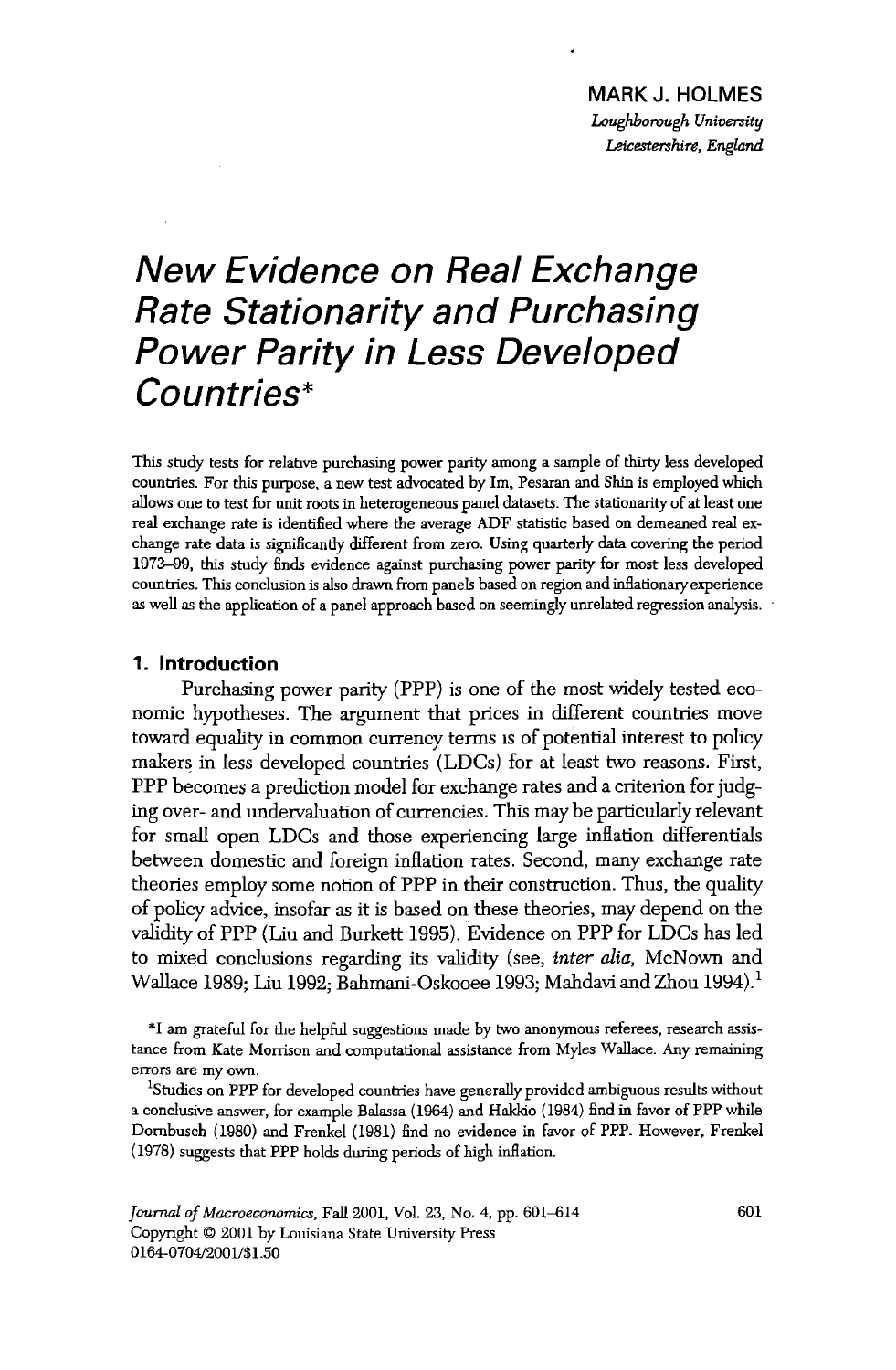## *Mark J. Holmes*

However, a view emerges that evidence in favor of PPP is stronger among the high inflation LDCs. This study tests for relative PPP in thirty LDCs using quarterly data for the period *1973:ii-99:i.* For this purpose, a new methodology is employed, based on Im, Pesaran and Shin (1997), that tests whether or not the average augmented Dickey-Fuller (ADF) statistic based on a heterogeneous panel of real exchange rates with respect to the U.S. dollar is significantly different from zero or not. Using this t-bar test, there is evidence that at least one real exchange rate is stationary if the null of joint non-stationarity of LDC real exchange rates is rejected.

The recent studies of PPP in LDCs have utilized ADF tests for unit roots in real exchange rates and cointegration between various measures of domestic prices and exchange rate-adjusted foreign prices. McNown and Wallace (1989) test for unit roots in U.S. dollar real exchange rates and they employ the Engle-Granger (1987) OLS test for cointegration. Using data on consumer and wholesale prices for the 1970s and 1980s, evidence to support PPP is found in the cases of Argentina, Brazil, Chile and Israel. Bahmani-Oskooee (1993) uses quarterly data on prices and effective exchange rates for twenty five LDCs for the period 1973-88. Using the same Engle-Granger technique, evidence in favor of PPP among major trading partners is confirmed in only a minority of cases with little evidence to suggest that PPP is more likely in high inflation countries. This finding is supported by Bahmani-Oskooee (1995) who generally rejects stationarity of the real effective exchange rate across a sample of twenty two LDCs. Liu (1992) tests for PPP in a sample of ten Latin American economies using quarterly data from the 1940s and 1950s to 1989. Applying the Johansen (1988) maximum likelihood technique for estimating cointegrating vectors, Liu finds general evidence in favor of PPP with respect to the U.S. Finally, Mahdavi and Zhou (1994) apply the Johansen technique to investigate PPP in a sample of LDCs using quarterly data for 1973:ii onwards. They conclude that incidences of PPP are more frequently observed among high inflation countries.<sup>2</sup>

The case for utilizing a panel data unit test to investigate PPP is that these early tests for cointegration are based on low power against stationary alternatives. The key reason of interest attached to this particular study is that a new test based on heterogeneous panels is applied in the search for PPP. Levin and Lin (1993) provide an existing panel data unit root test. They allow for individual specific effects and dynamic heterogeneity across the data series but the autoregressive parameter is constrained to be the same

<sup>&</sup>lt;sup>2</sup>Further evidence on PPP in LDCs based on tests for unit roots and cointegration can be found in Conejo and Shields (1993) and Hoque (1995). While the latter study rejects PFP, Conejo and Shields find evidence m favor of FPP with respect to the U.S. in the cases of Brazil and Mexico.